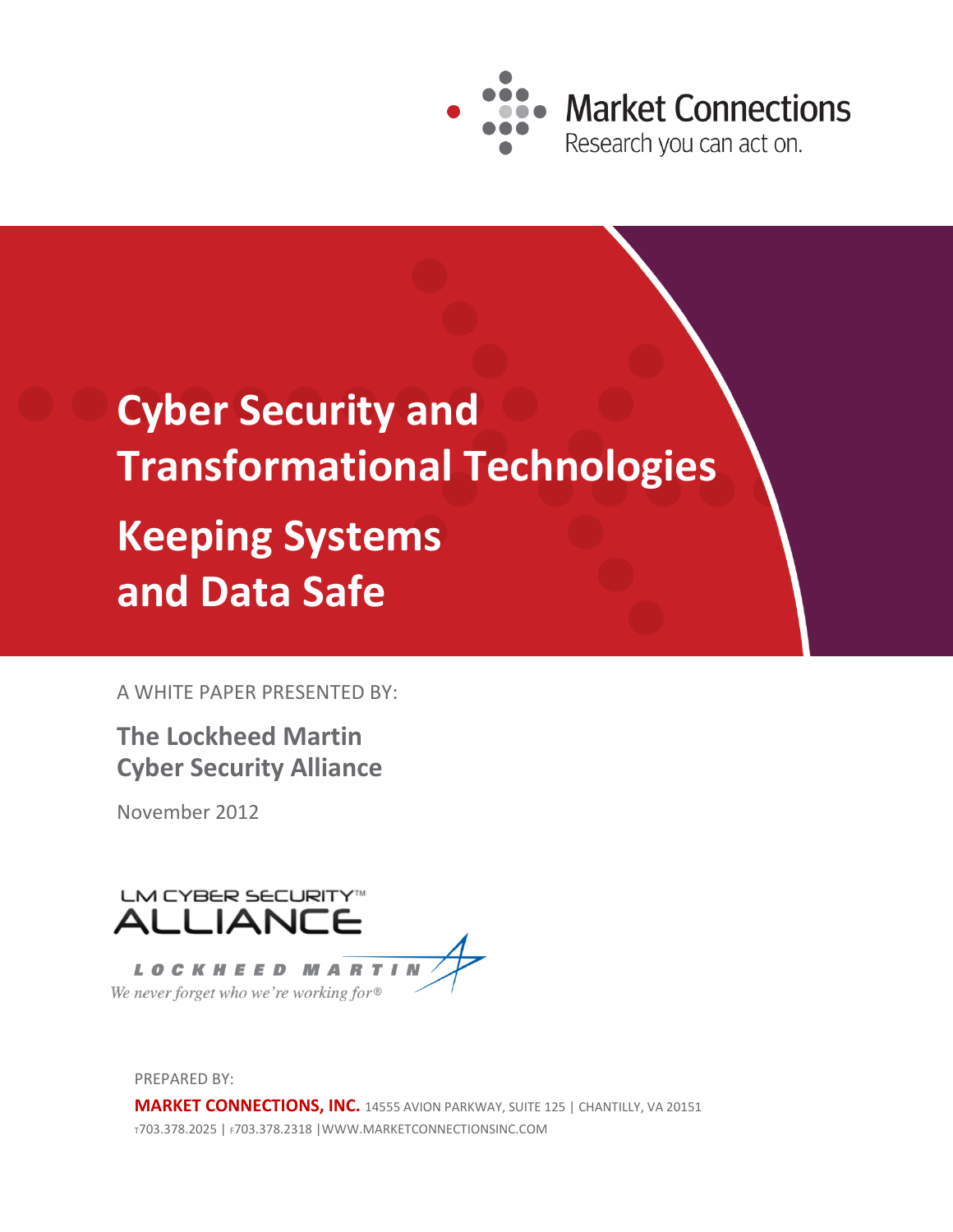## **2** CYBER SECURITY AND TRANSFORMATIONAL TECHNOLOGIES **Keeping Systems and Data Safe**

**Since 2010, Lockheed Martin and its [Cyber Security Alliance](http://www.lockheedmartin.com/us/what-we-do/information-technology/cyber-security/cyber-security-alliance.html) Partners have commissioned annual research studies to measure awareness, attitudes, level of comfort, and trust with cyber security and emerging technologies. The third annual study focuses on how government IT professionals are applying transformational technologies to address cyber threats, delivery of services to an increasingly digital and mobile citizenry, and tackling complex problems by tapping into vast stores of data.**

#### **EXECUTIVE SUMMARY**

Federal IT professionals are facing an increasingly complex landscape of rapidly changing technology, presidential directives that affect priorities, constrained resources, and escalating cyber threats, according to the Lockheed Martin Cyber Security Alliance survey on IT issues conducted by Market Connections, Inc.

The Obama Administration's "Big Data Research and [Development](http://www.whitehouse.gov/sites/default/files/microsites/ostp/big_data_press_release_final_2.pdf) Initiative," introduced in March 2012, calls on agencies to find ways to improve their extraction of knowledge and insights from large and complex collections of digital data. These insights can be applied to hugely complex problems—setting the stage for the White House's release of its Digital Government Strategy (DGS) in May. Just as IT professionals shaped their priorities to integrate the Obama Administration's directive on cloud computing last year, now they are wrestling with the rapid expansion of mobility as a strategy and an objective.

Hovering over the creation of a new digital government are cyber threats. If the federal government hopes to create a new digital relationship between citizens and agencies, then cyber security becomes more critical than ever. To support both e-government and e-commerce, the National Institute of Standards and Technology (NIST) in February established its National Cyber Security Center of Excellence, working with the State of Maryland and Montgomery County, Md.

#### **The Emergence of Transformational Technologies**

In the 2011 [Lockheed Martin Cyber Security Alliance Study,](http://www.lockheedmartin.com/us/news/press-releases/2011/june/LockheedMartinCyberSecuri.html) many IT professionals in the government expressed concerns about cyber security in the cloud. This was in part because, while they were eager to embrace the potential cost savings, flexibility, and ability to create new collaborative models, they did not know enough about the workings of security under different models public, private, and hybrid clouds—to protect sensitive information.

**"Of the three—cloud computing, big data and mobility—mobile devices are possibly the most transformational… being able to walk around anywhere with my hand-held device and to access information from some service provider. To me, it's been a lifetransforming thing. And I'm imagining what it would be like to broaden the reach of those devices."**

**IT SPECIALIST, FEDERAL CIVILIAN AGENCY**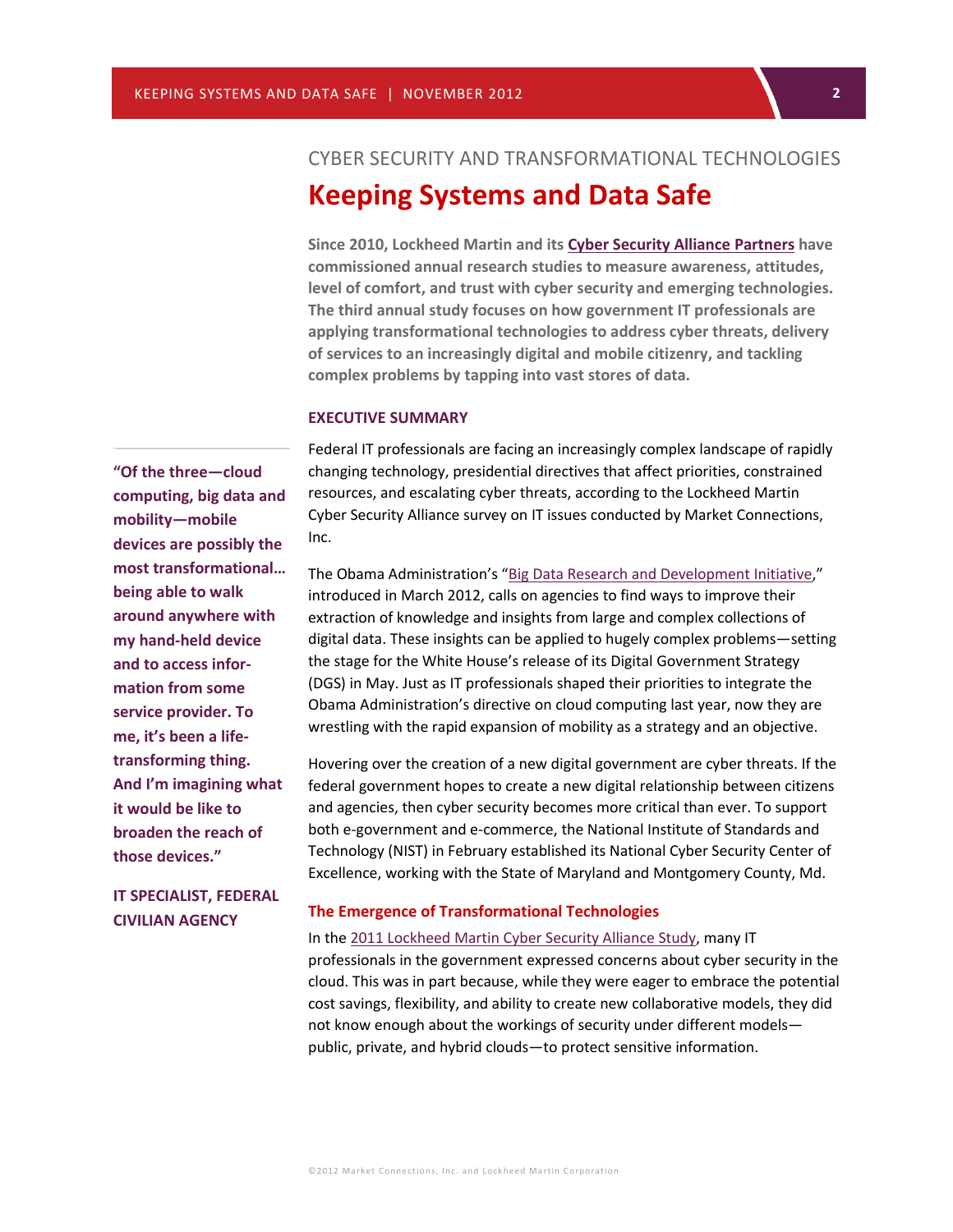Today, their knowledge of cloud computing has expanded. Some 37 percent of government IT professionals responding to this year's study "know quite a bit" about the subject today, almost double last year's 20 percent, and another 51 percent "know a little bit."

Despite that, their priorities have shifted. The DGS, with its call for services to be delivered to citizens in digital mode, lifted mobility—39 percent of government IT professionals see mobile computing as a high priority, while 27 percent consider



big data a high priority, followed by cloud computing at 26 percent.

Trumping them all, though, is cyber security. Some 85 percent of government IT professionals rate this as a high priority, perhaps because they recognize that each of these—cloud computing, mobile computing, and big data—pose security risks and challenges, some in common across all, and some unique to each sphere.



**Priority Level to Agency**

These priorities are reflected in actions taken. About 83 percent of IT professionals indicate their agency has one or more major initiatives underway in cyber security, while 70 percent have one or more mobile computing initiatives in progress. One or more cloud initiatives are being undertaken by 44 percent of government IT professionals; of course, cloud projects have been underway for at least two years, so this should not be seen as a lower priority. About 30 percent of surveyed IT professionals said they have one or more big data projects underway or in the works. As the newest addition to federal IT todo lists—and the most speculative—this may not be surprising.

**awareness that the amount of resources required to adequately address cyber security threats are known to be very hard to look at in the current austerity environment. But, it will continue to be a high priority."**

**"I think there's an** 

**CHIEF, INFORMATION**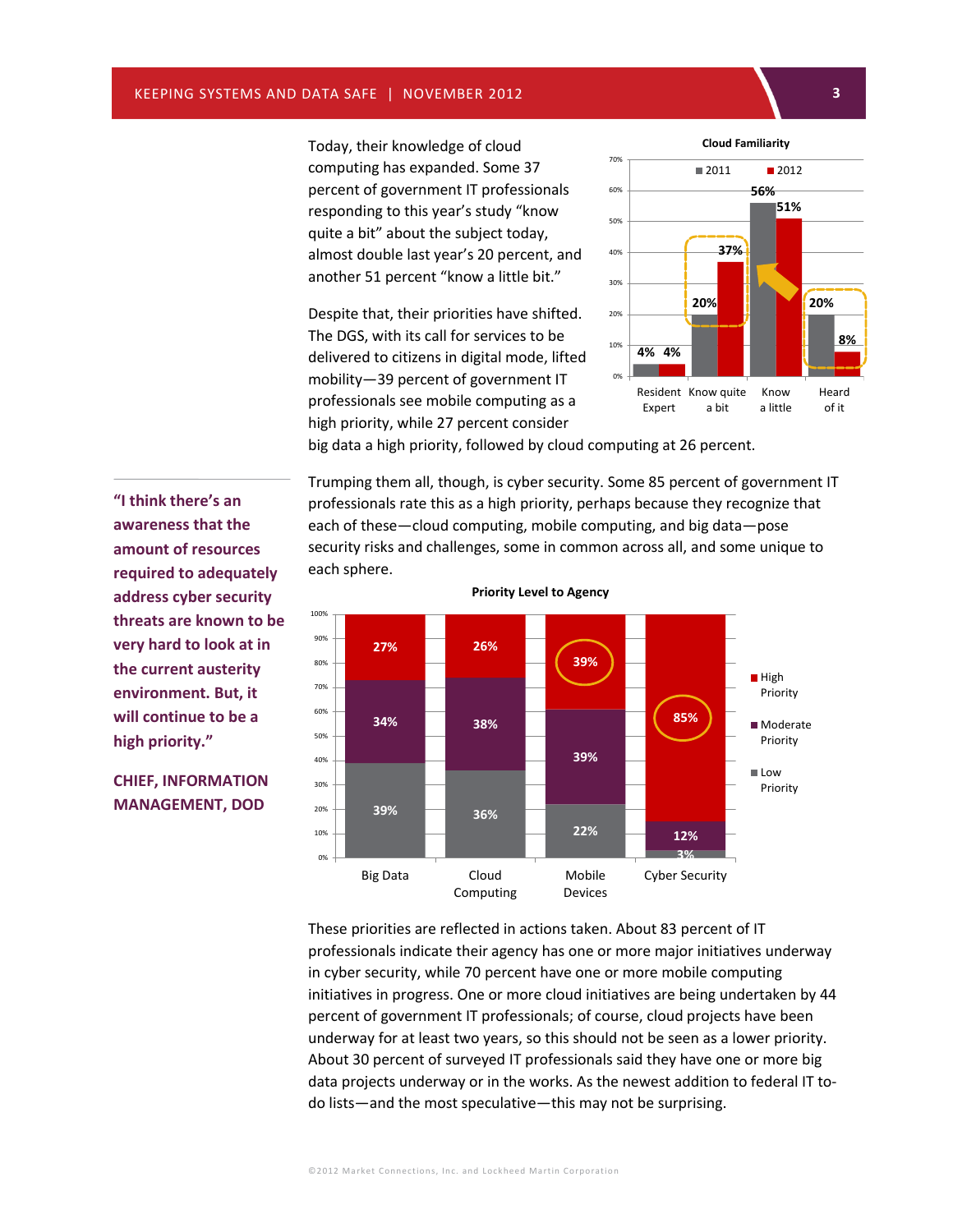The ability of cloud computing to support more than one approach to provide the combination of features, security, and scalability means that there are several different models that are gaining traction within the government.

**"There'll be a cost and time associated with migration to cloud, so if in the near term there are resources associated with the move that we can't produce based on the outcome of sequestration and those sorts of things that are hanging out there, that would obviously freeze us in place, despite any efficiencies."**



**CHIEF, INFORMATION MANAGEMENT, DOD**

**"In some ways, I think there's an illusion that by hosting the information on your own network you're somehow safer."**

### **IT SPECIALIST, FEDERAL CIVILIAN AGENCY**

Federal community clouds—a model where two or more agencies share a cloud—are anticipated to be used by 52 percent of IT professionals, while 42 percent expect to use private clouds dedicated to their agency or department. Using public clouds, such as Google's commercial offering, are expected by 16 percent of study participants. Hybrid clouds, which are comprised of some public areas and others which are private, are anticipated by 21 percent of government IT professionals.

And this is subject to change and evolution. Percentages add up to more than 100 percent because agencies can, and do, use more than one cloud or type of cloud.

#### **Cyber Security Awareness Rising in a Complex Environment**

Greater dependence on IT systems to deliver services has increased government IT professionals' use of security resources—from NIST, ISO 27002, FedRAMP, Apps.gov, the Cyber Security Alliance, and others. There are distinct differences between federal civilian agencies, Defense Department/intelligence agencies, and state and local agencies.

NIST is used most by federal civilian agencies (64 percent of study participants); 34% of DOD/intelligence agency IT professionals use NIST guidance; while just 24 percent of state/local government IT decision makers said they use its resources.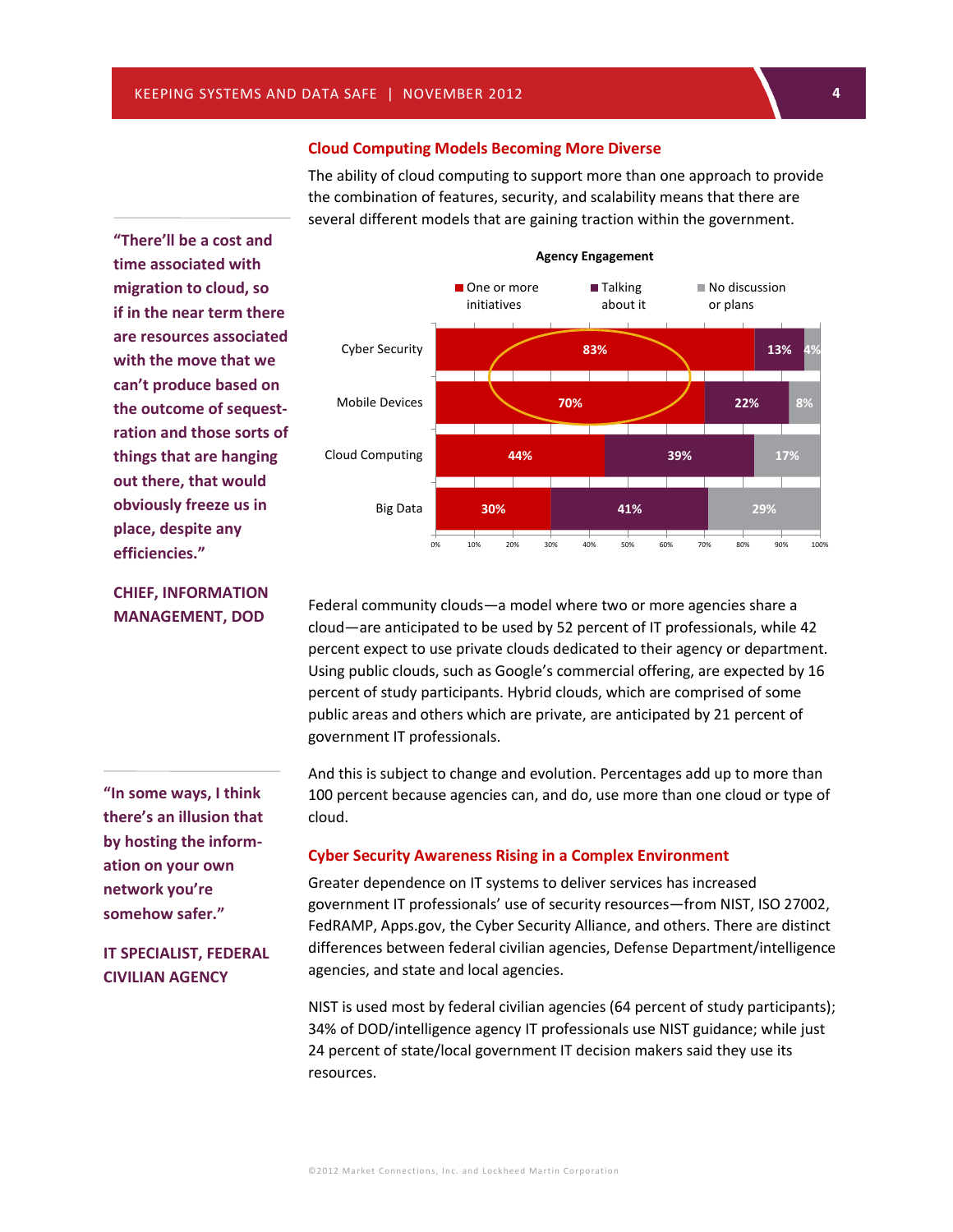ISO 27002, an information security standard published by the International Organization for Standardization and the International Electrotechnical Commission, provides best practice recommendations for information security management. This is used by more than a third of DOD/intelligence agency IT professionals (38 percent), while just 18 percent of federal civilian study participants and 14 percent of state/local agencies use it.





The Federal Risk and Authorization

Management Program, or FedRAMP, is a government-wide program administered by the General Services Administration to provide a standardized approach to security assessment, authorization, and continuous monitoring for cloud products and services. It is most used by federal civilian agencies (23 percent); just 15 percent of DOD/intelligence agency IT decision makers said they use it, and none of the state/local agency study participants. This may be consistent with the use of cloud computing, since DOD and intelligence agencies have been slower to move to the cloud.

Apps.gov, another service of the GSA, is a cloud computing portal that serves as a storefront for approved cloud computing applications. It is not as popular a source for cyber security guidance; just 16 percent of federal civilian agency and 13 percent of DOD/intelligence agency IT professionals said they use it, and just 5 percent of state/local agency study participants.

The Cyber Security Alliance (CSA) is a source of security guidance for 8 percent of DOD/intelligence agencies, 6 percent of federal civilian agencies, and 3 percent of state/local agencies, based on responses.

It may raise flags that 26 percent of study participants overall—28 percent of DOD/intelligence agencies, 16 percent of federal civilian agencies, and 49 percent of state/local agencies—say they do not rely on guidance from outside their organizations.

#### **Where Do Threats Come From—and Are Agencies Ready?**

The cyber threat profile is multi-faceted. It includes malware, phishing, hacking, spam, social engineering, cyber espionage, mobile, and insider threats—and that does not include human mistakes such as accidental data leaks or misuse. Some of these threats, such as hacking and malware, have been around as long as the Internet; others, specifically general user threats, have spread as individuals have adopted new technologies faster than IT professionals have been able to keep up with securing them.

**"With the policies in place now, I think we're 100 percent better than we were five years ago."**

**PROGRAM ANALYST, DOD**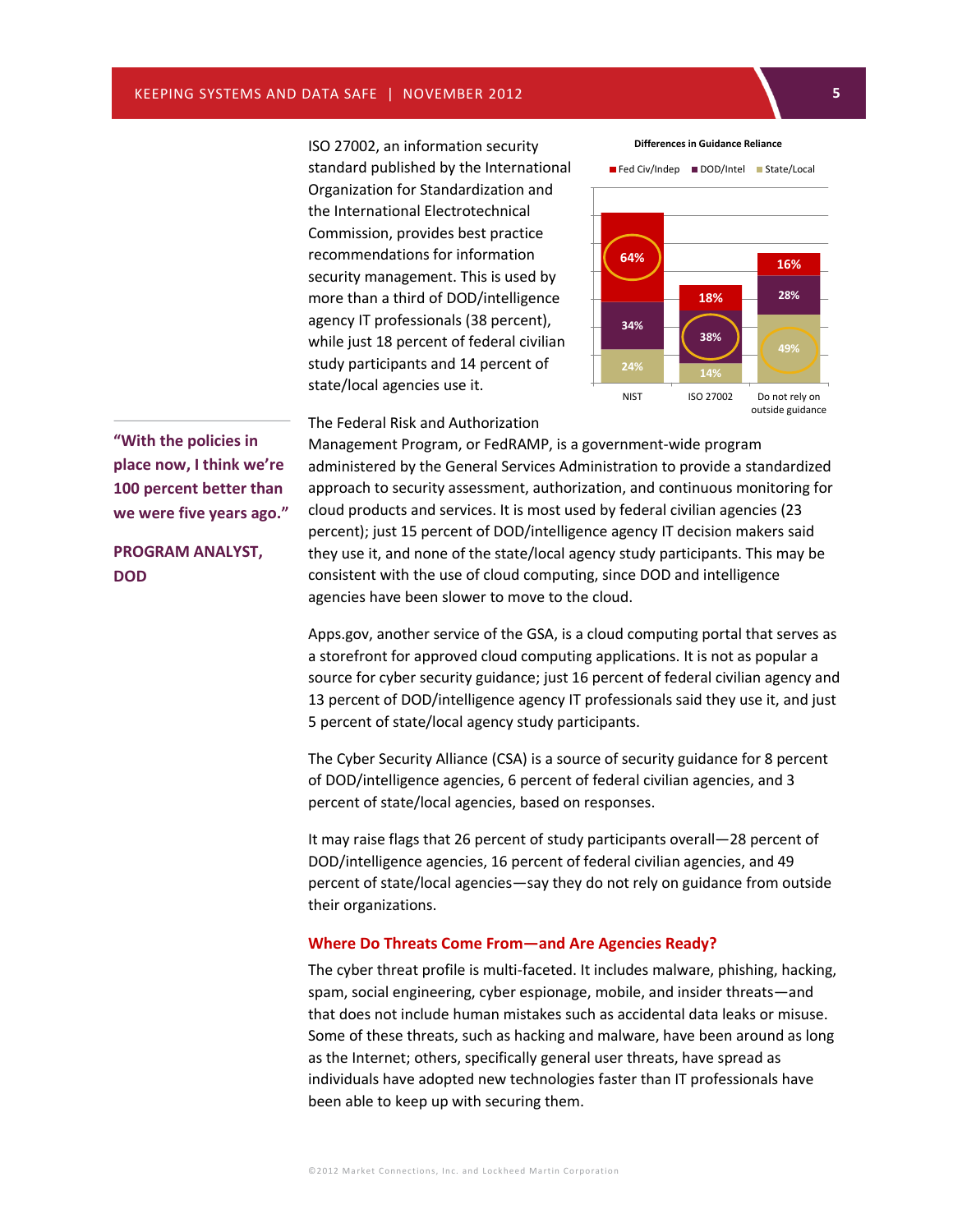Malware is the most prolific threat, identified by 59 percent of surveyed government IT professionals, followed by phishing (57 percent), accidental data leaks (44 percent), hacking (43 percent), spam (42 percent), misue (40 percent), data breaches (40 percent), social engineering (33 percent), insider threats (25 percent), cyber espionage (25 percent), mobile threats (23 percent), errors (18 percent) and physical threats (17 percent).



The most common outside threats—malware, phishing, hacking, and spam are also those for which study participants feel best prepared. Combining well prepared and somewhat prepared responses for these four categories all reach 95 percent or more, and the percentage considering themselves well prepared is larger than the share considering themselves somewhat prepared.

Significantly, DOD and intelligence agency IT professionals have the highest degree of confidence for several types of threats. For instance, 83 percent of these study participants said they were well prepared and the remaining 17 percent said they were somewhat prepared for malware.



**Preparedness to Defend Against Cyber Threats**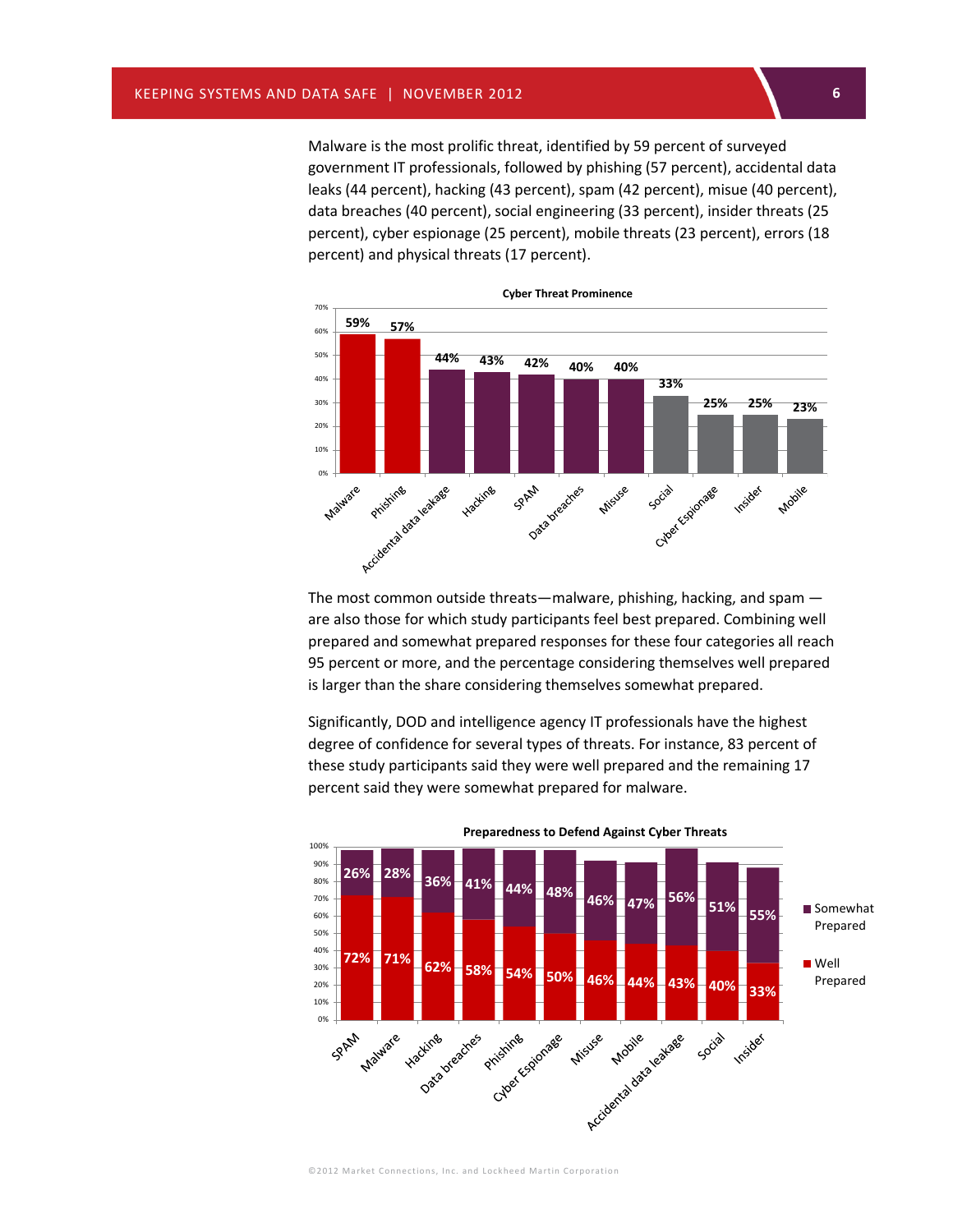**7** Social engineering threats—tricking a targeted computer user into taking some action or divulging information—are more challenging to defend against. All study participants, regardless of their agency affiliation, are more likely to be just somewhat prepared (51 percent) rather than well prepared (40 percent). Insider threats (55 percent) and accidential data leaks (56 percent) also fall toward somewhat prepared, rather than well prepared (33 and 43 percent, respectively).

Mobile threats are the emerging vector. Just 44 percent of all study participants believe they are well prepared, while 47 percent say they are somewhat prepared. This is the threat category with the lowest combined readiness percentage, and reflects how quickly mobile computing is overtaking established guard mechanisms, techniques and education.

#### **What IT Investments Are Agencies Making?**

Just under three-quarters of government IT professionals (72 percent) say they already have spent a lot of money on cyber security. This is reflected in their spending and contracting plans—just 30 percent are planning investments in cyber security, 25 percent have contracts in place for cyber security, and just seven percent plan to engage a partner to help with cyber security transitions.

**IT SPECIALIST, FEDERAL CIVILIAN AGENCY**

**agency to be running its own data center is not efficient. The perfect thing is to outsource."**

**"For every federal** 

**"If the government is doing its job better, the public is better served, whether that part of the government is focused on defense, or building road infrastructure. Efficiencies will do more with less ultimately."**

A little more than a third of study participants (36 percent) have already spent money on mobile computing and 38 percent have plans to make an investment. About one-quarter (23 percent) already have contracts with mobile service providers, while 14 percent plan to hire a partner.

Some 39 percent of government IT professionals report their agency is planning new investments in cloud computing, while 21 percent have already invested in cloud solutions. Despite these figures, only 19 percent say they have contracts with cloud providers, while 15 percent are planning to find a partner.

It is easy to tell that big data is new on the IT scene. Only 16 percent of study participants say their agency has spent money on a big data initiative, 20 percent say they are planning to spend on such an initiative, 14 percent have contracts in place, and just 10 percent are planning to seek partners. Perhaps because big data is so new, 20 percent of government IT professionals say they need to figure out an exit strategy for a big data initiative before implementation, while another 19 percent say there is no business case for making the investment.

#### **CHIEF, INFORMATION MANAGEMENT, DOD**

#### **CONCLUSIONS**

*Emerging technology benefits outweigh the challenges.*

The majority of study participants agree that an integrated approach to implementing cloud computing, big data solutions, and mobile initiatives would greatly benefit their agency (63 percent) and contribute to a more economical and affordable approach to sharing and storing information (70 percent). An integrated solution would include complete coordination and optimization of all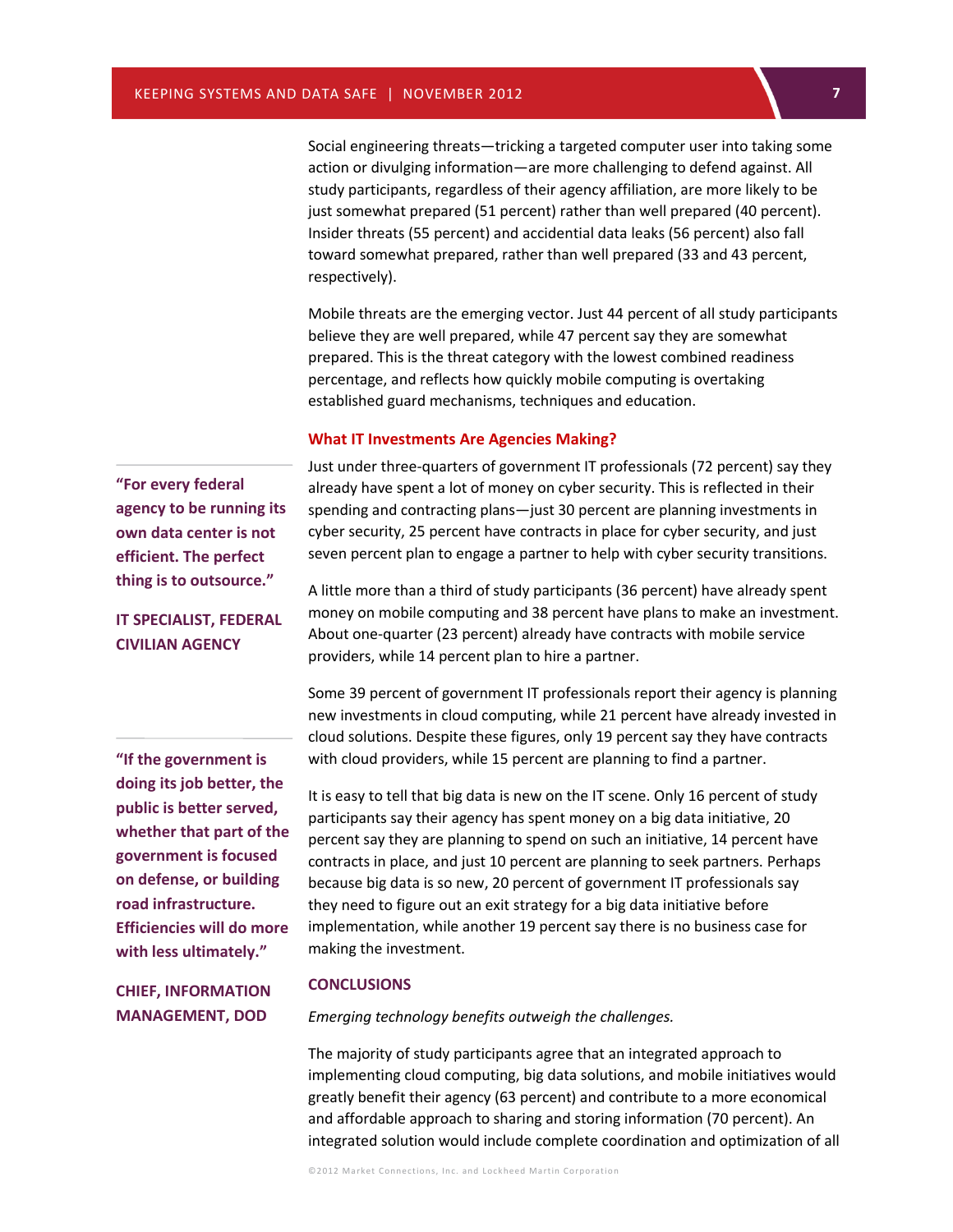KEEPING SYSTEMS AND DATA SAFE | NOVEMBER 2012 **8**

**"I definitely think mobile is transformational, if we can get it in the hands of the right people and make it secure… If you can have a technology data system where you can sit outside a cave in Afghanistan and draw data from a mobile device without giving away your position or any sensitive information, that's pretty valuable."**

**PROGRAM ANALYST, DOD**

**"[We should be] putting information in the hands of citizens, to do whatever they want with it. It is public information. The public bought it, they paid for it, and it can probably be used in all sorts of innovative ways we haven't even thought of yet."**

**IT SPECIALIST, FEDERAL CIVILIAN AGENCY**

segments of the implementation, including virtualization, network, computer/servers, storage, and applications, with security inherently built into each layer as well as around the entire architecture.

Fiscal realities rule in the federal world, however. One federal government IT professional in an interview described current conditions as an "austerity environment." It is unlikely that many agencies will be in a position to pursue complementary programs that look to build an integrated solution that maximizes the potential of these technologies to change government. Agencies will be seeking partners who understand and accept the fiscal constraints, while building in the potential to integrate disparate projects to acquire greater capabilities.

These three technologies—cloud computing, mobility, and big data—present very different challenges to organizations. The promise of cloud computing, which—when implemented well—is effectively invisible to the vast majority of government employees, lies in cost savings, flexibility, and the ability to add capabilities without an overhaul of legacy systems.

Mobility, on the other hand, is enticing because it has the potential to radically change how government workers do their jobs. It can boost productivity while making a government job more attractive to younger workers used to being "plugged in" wherever they are. Almost seven out of 10 study participants (69 percent) believe that mobile device management is about security of the devices.

Of the three, big data might be considered the wild card. For those working on big data projects, their excitement is based on discovering previously e unimagined solutions to some of the nation's most enduring problems. It also has the potential to inject an almost entrepreneurial spirit into the government, as both public and private sectors look to build new models of performance based on information that has been locked away in vast quantities of raw data.

For all three, providing comprehensive cyber security must be foundational. Three-quarters of government IT professionals believe that secure cloud computing is indeed possible and their agency is well equipped to deal with c cyber threats. That may be correct—but it may also be a reflection on the fact that three-quarters of government IT professionals also say they already have a made significant investments in cyber security, even though many have yet to l adopt cloud computing, implement mobile technologies, or start on big data i projects. s

©2012 Ma rket Connections, Inc. and Loc kheed Martin Corporation f